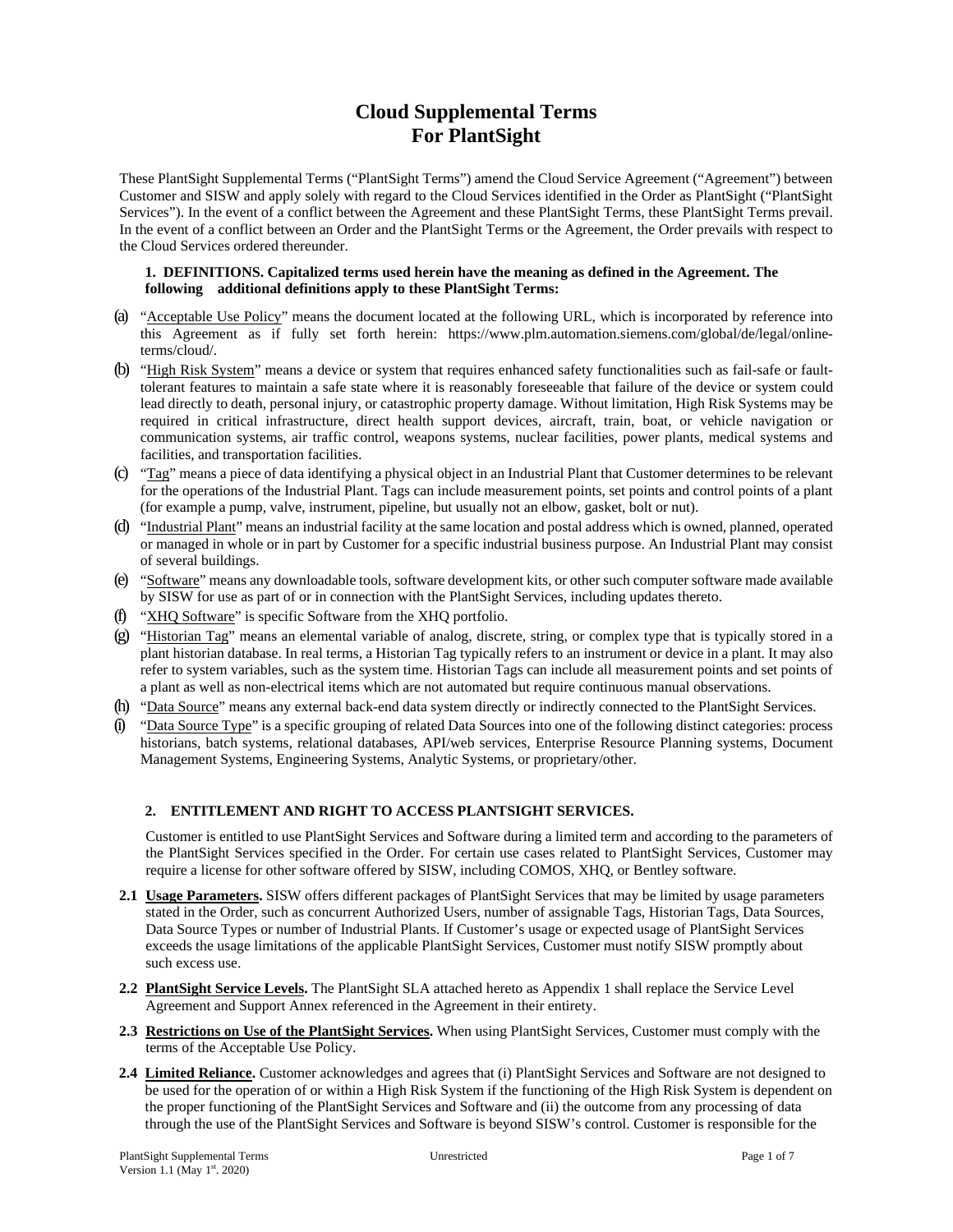use and interpretation of the outcome from such processing and any reliance on such outcome. Customer will indemnify SISW, its Affiliates and Providers, and each of their respective employees, officers, directors, and representatives from and against, and, at SISW's option defend SISW against, any claims, damages, liabilities, losses, costs, or expenses (including reasonable attorney's fees) arising from or in connection with use of PlantSight Services or Software for the operation of or within a High Risk System, if the functioning of a High Risk System depends on the proper functioning of a PlantSight Service or Software or a PlantSight Service or Software caused a High Risk System to fail.

# **3. OTHER PROVISIONS.**

- **3.1 Changes to PlantSight Terms.** Any change to these PlantSight Terms will only apply from the beginning of a renewed term of a subscription, unless a change during a current term is required as a result of a change of laws or permitted in by the terms of the Order. Should a change during a term for a specific Order have a material adverse effect on Customer's rights, obligations, or use of the PlantSight Services, Customer may terminate its use of the affected PlantSight Services by providing written notice to SISW within 30 days following SISW's notice of such change. In case of such termination, SISW will refund any prepaid amounts for the relevant PlantSight Service on a pro-rata basis for the remaining term.
- **3.2 Provision of Software.** SISW may make Software available to Customer for use in connection with the PlantSight Services. SISW retains all intellectual property rights in the Software and grants to Customer a non-exclusive, nonsublicensable, non-transferable (except as expressly permitted by the Agreement), limited license for Authorized Users to use the Software during the applicable term of the Order, solely in connection with the PlantSight Services and for Customers internal business purposes. Please see the Documentation for details about included Software. In the event XHQ software is made available to Customer as part of certain PlantSight Services, use of XHQ software is subject to the XHQ Supplemental Terms set forth in Appendix 2 of these PlantSight Terms. If Customer's use of the PlantSight Services is terminated, Customer shall also stop using and shall delete the Software.

# **3.3 Intellectual Property Infringement Indemnity for Software.**

a) Infringement Claim Indemnity. In the event a claim is made against Customer that its use of Software infringes any copyright, trade secret, patent, or other intellectual property right of a third party, subject to prompt written notice from Customer of such claim, SISW may, at its sole option and expense: (a) procure the right for Customer to continue using the Software; (b) modify the Software to make it non-infringing, provided such modification does not materially reduce its functionality; or, (c) replace the Software with a non-infringing, functionally equivalent alternative. If SISW in its sole discretion determines that none of these remedies are commercially reasonable, SISW may terminate the Order for the impacted Service and Software and provide a refund for the remaining term.

(b) Exclusions. Notwithstanding anything to the contrary herein, SISW will not have any liability or indemnification obligation to Customer to the extent that an infringement claim arises out of: (i) use of a version of the Software to the extent that a current version is non-infringing, (ii) failure to use a correction, patch, or new version of the Software offered by SISW that performs substantially the same functions, (iii) use of the PlantSight Services and Software in combination with software, equipment, or products not provided by SISW, (iv) use of Services or Software provided at no charge, (v) any change to the Software not made by SISW, (vi) compliance with specifications provided by Customer, or (vii) open source software.

(c) Sole and Exclusive Remedy. This Section 3.3 represents the sole and exclusive liability of SISW to Customer for infringement of third-party intellectual property rights by the Software.

- **3.4 Third-Party and Open Source Software.** PlantSight Services and the software made available as part of PlantSight Services or for use together with PlantSight Services may contain third-party technology, including open source software ("Third-Party Technology"), to which additional third-party license terms ("Third-Party Terms") may apply. Please see the Documentation (including license files, "read me" files, header files, or source code) for details of those Third-Party Terms. If Third-Party Terms require SISW to furnish Third-Party Technology in source code form, SISW will provide it upon written request and payment of any shipping charges. In the event of a conflict between these PlantSight Terms and the Third-Party Terms, the Third-Party Terms will control solely with respect to the Third-Party Technology.
- **3.5 Term and Termination.** For Orders of PlantSight Services, the term of an Order will automatically renew for successive renewal periods each equal in length to the initial term of the Order, unless Customer or SISW give written notice of termination for such Order at least 100 days prior to the end of the term. In the event Customer materially breaches these PlantSight Terms, SISW is entitled to terminate Customer's Orders hereunder if Customer has not cured the breach within 30 days after SISW has notified Customer in writing about such breach. If SISW is unable to meet the Availability Commitment 3 times in a calendar year, Customer may terminate the relevant Order without penalty and without any further remedies by providing at least 100 days' written notice.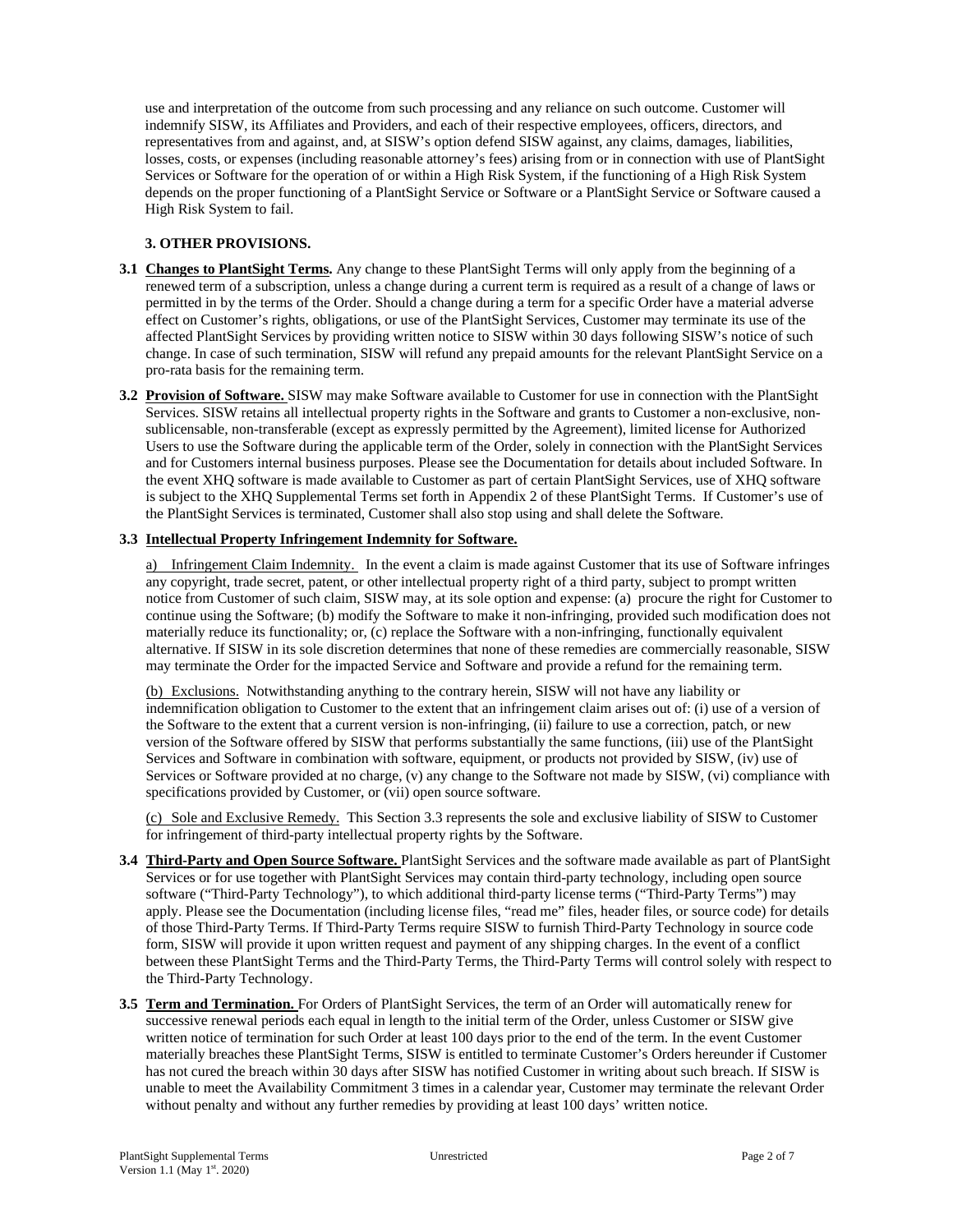# **Appendix 1 – PlantSight SLA**

#### **1. DEFINITIONS**

- (a) "End-to-end Supportability" means support for incidents that occur in integrated business scenarios, where Customer's environment includes both PlantSight Services and other SISW products under a valid support agreement.
- (b) "Local Time" means the time zone for the location of the SISW support center serving the zone where Customer is located. Information about PlantSight hotline support hours for regional SISW support hubs is provided in the SISW Support Portal (all times listed are GMT (Greenwich Mean Time) / UTC) (under "COMOS").
- (c) "Release Update Information" means generally available documented summaries, webinars and videos provided by SISW to inform and instruct Customers on new product release changes.
- (d) "SISW Support Portal" means the SISW support portal containing information about PlantSight hotline support hours for regional SISW support hubs and related information provided at the following link: www.siemens.com/gtac under "COMOS".

#### **2. DATA CENTER LOCATIONS AND SUB-PROCESSORS**

The current data centers for PlantSight Services are located in the United States and Western Europe. In case of changes to data center locations, SISW will notify Customer in due course.

For Orders of PlantSight Services, Customer hereby approves the engagement of the following Sub-Processors in addition to those listed in clause 7.1 and Attachment 3 of the Data Processing Agreement:

| <b>Subprocessor-Name</b>             | <b>Sub-Processor Address</b>                          | Service provided<br>by Sub-Processor | <b>Transfer Safeguards</b><br>implemented by Sub-Processor |
|--------------------------------------|-------------------------------------------------------|--------------------------------------|------------------------------------------------------------|
| Siemens Industry<br>Software GmbH    | Franz-Geuer-Str. 10, 50823<br>Cologne, Germany        | Cloud Services                       | EU Model Contract                                          |
| <b>Siemens</b><br>Aktiengesellschaft | Werner-von-Siemens-Straße 1.<br>80333 Munich, Germany | Cloud Services                       | EU Model Contract                                          |
| Bentley Systems Inc.                 | 685 Stockton Drive Exton, PA<br>19341 USA             | Cloud Services                       | Privacy Shield                                             |
| <b>Microsoft Corporation</b>         | One Microsoft Way Redmond,<br>WA 98052-7329. USA      | Cloud Services                       | Privacy Shield                                             |

# **3. CUSTOMER SUPPORT FOR PLANTSIGHT SERVICES**

## **3.1 Availability Commitment.**

SISW will make the PlantSight Services available with an uptime of at least 95% measured per calendar month on the following basis ("Availability Commitment"):

# **Availability Commitment %** = Available Minutes - Unscheduled Downtime Minutes

#### Available Minutes

The Availability Commitment excludes downtime due to scheduled maintenance. SISW will use scheduled maintenance to apply required patches to the IT infrastructure to ensure the continued security, availability and performance of the PlantSight Services. Scheduled Maintenance shall generally occur only once per month, and PlantSight Services shall not be unavailable for more than 12 consecutive hours. Scheduled maintenance shall (in general) be outside of regular business hours for Central European and lower 48 states North American time zones. Unscheduled Downtime is calculated from the minute it is clearly reported by Customer to SISW until SISW reports the issue as fixed or mitigated. SISW may subtract from the calculated downtime any periods spent waiting for a response from Customer.

Only "Critical" incidents, as described below, are considered "Unscheduled Downtime Minutes" in the above Availability Commitment % calculation. The current status of the PlantSight Services is available via web portal at https://status.bentley.com.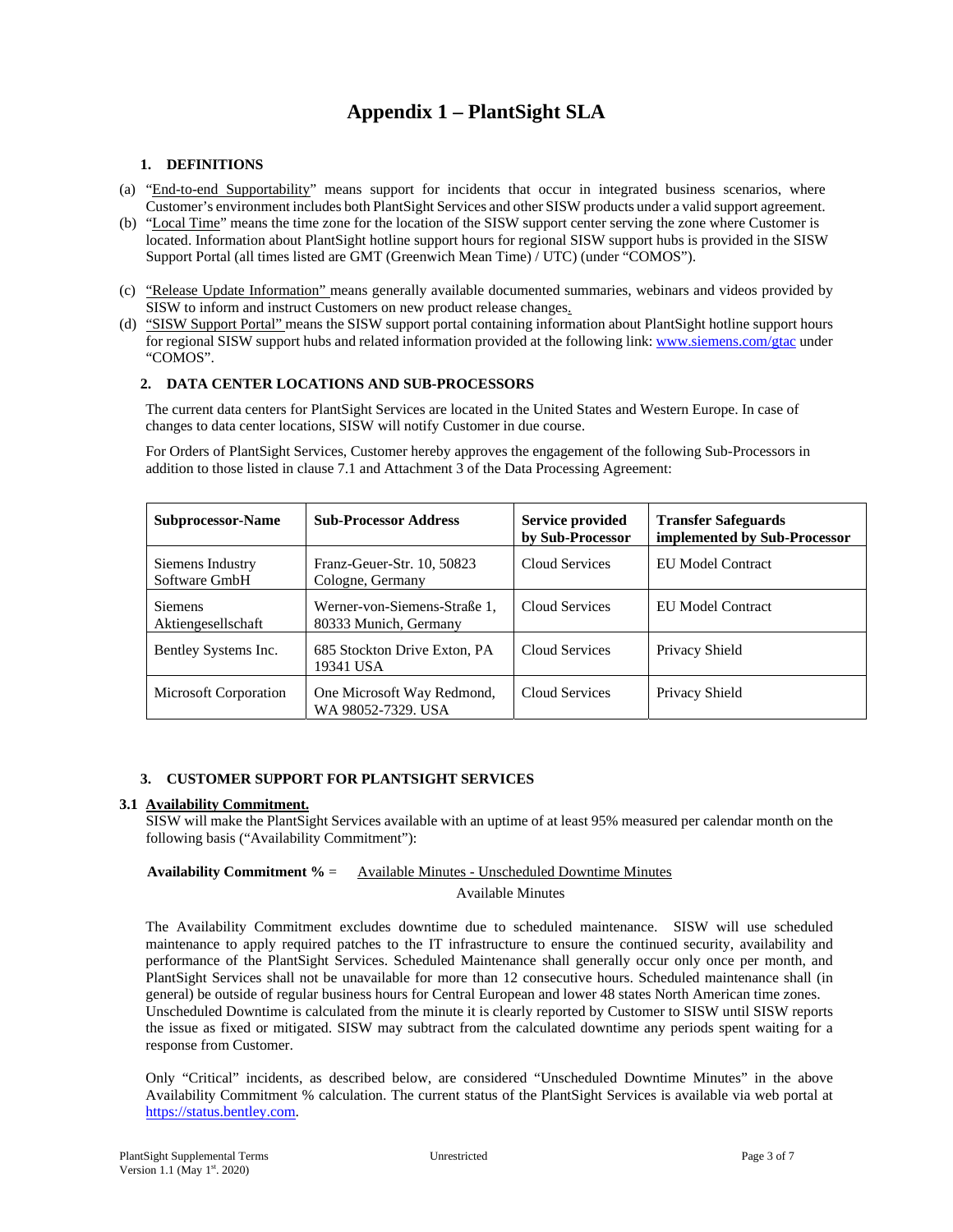# **3.2 Limitations.**

The Availability Commitment set forth above shall not apply (i.e., will not be taken into account as "downtime" when calculating availability) with respect to any performance or availability issues that:

- are the result of scheduled maintenance;
- are caused by factors outside of SISW's reasonable control (e.g., natural disaster, war, acts of terrorism, riots, government action, or a network or device failure external to SISW's data centers, including at Customer's site or between Customer's site and SISW's data center);
- result from the use of services or faulty or incompatible hardware or software provided by Customer, including, but not limited to, issues resulting from inadequate bandwidth or related to third-party hardware, software, or services;
- are caused by Customer's use of a PlantSight Services after instruction from SISW to modify use of such PlantSight Service;
- occur during or relate to preview, pre-release, beta or trial versions of a feature;
- result from Customer's unauthorized action or failure to act when required or from Customer's employees, agents, contractors, vendors, or any other party gaining access to SISW's network by means of Customer's passwords or equipment, or which otherwise result from Customer's failure to follow appropriate security practices;
- result from faulty input or instructions (e.g., requests to access files that do not exist);
- result from use of sandbox, proof-of-concept, development, quality analysis, or other non-production systems unless
- explicitly included or authorized by SISW.

#### **3.3 Remedies, Claims.**

The sole and exclusive remedies for any failure by SISW to meet its obligations under this PlantSight SLA shall be those set forth in these PlantSight Terms and SLA. Claims under this SLA must be made in good faith and may only be made by submitting a support case within 30 days after the end of the relevant month in which SISW did not meet the Availability Commitment. Any claims not submitted by Customer within such time period may be denied by SISW, and SISW will have no further obligation to Customer with respect to such claims.

#### **4. SCOPE OF CUSTOMER SUPPORT FOR PLANTSIGHT SERVICES.**

SISW will provide technical support for the PlantSight Services according to the following provisions:

#### **4.1 Severity Levels.**

The Severity Levels for incidents relating to the Availability of the PlantSight Services are defined in the table hereunder. SISW will classify each reported, verifiable, and reproducible incident accordingly. Online status is reported at https://status.bentley.com/.

| <b>SEVERITY LEVEL</b>        | <b>DESCRIPTION</b>                                                                                                                                                                                       |  |  |
|------------------------------|----------------------------------------------------------------------------------------------------------------------------------------------------------------------------------------------------------|--|--|
| <b>Severity 1 - Critical</b> | All PlantSight Services are down. All users affected.                                                                                                                                                    |  |  |
| <b>Severity 2 - High</b>     | Operation of the Plant Sight Services is severely degraded or major components of the<br>PlantSight Services are not available. Significant user impact.                                                 |  |  |
| <b>Severity 3 - Medium</b>   | Some non-essential features of the PlantSight Services are impaired or subject to<br>interruptions while the most vital components of the PlantSight Services remain<br>functional. Minimal user impact. |  |  |
| <b>Severity 4 - Low</b>      | Minor errors occur with little or no impact on the normal operation of the PlantSight<br>Services. No or minimal user impact.                                                                            |  |  |

#### **4.2 Cloud Support.**

SISW will provide support for PlantSight Services as follows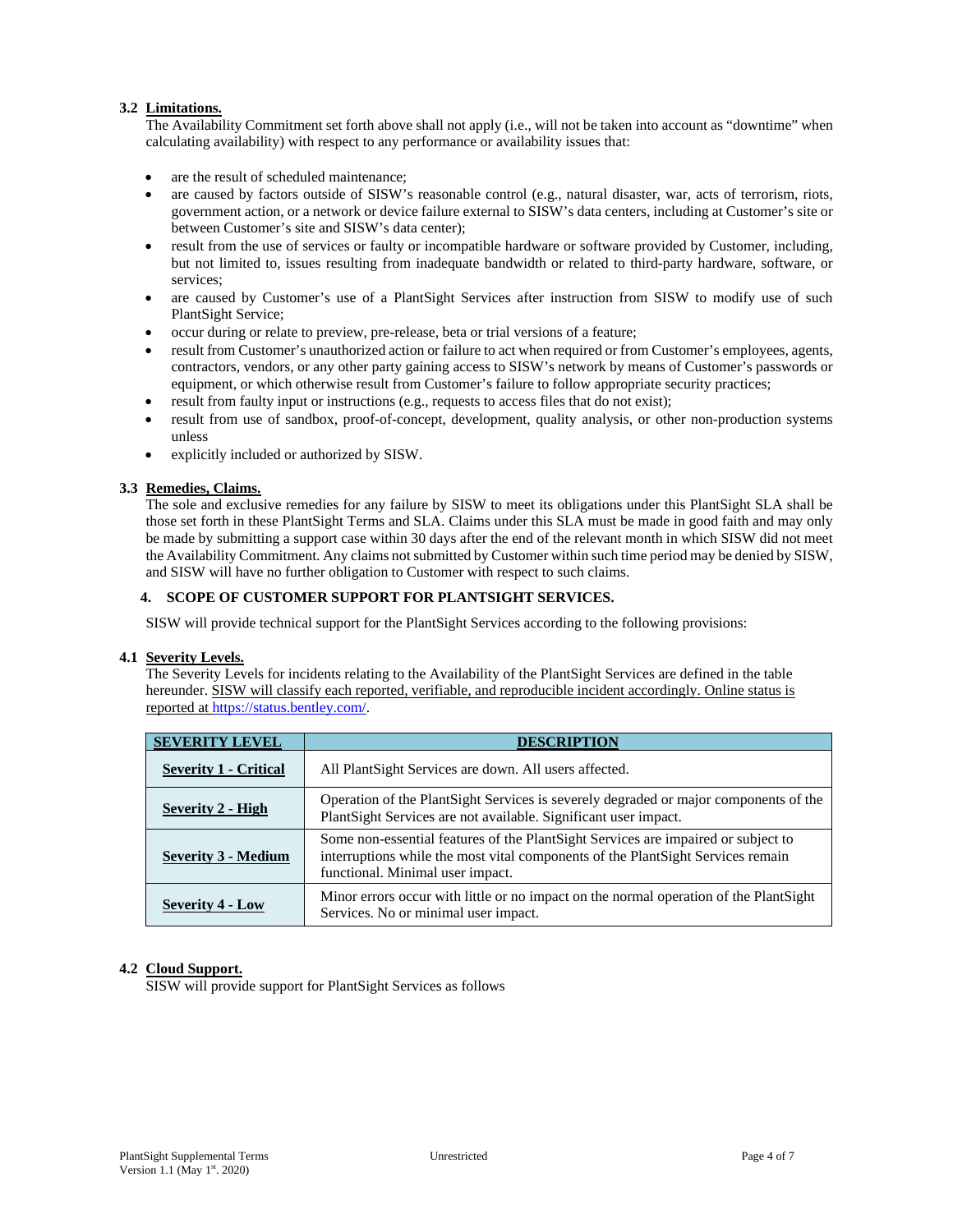| <b>Cloud Support</b>                                              |                                                                                                |  |
|-------------------------------------------------------------------|------------------------------------------------------------------------------------------------|--|
| <b>Description</b>                                                | Basic level of Cloud Support included in the subscriptions of standard<br>PlantSight Services. |  |
| <b>Support Availability</b>                                       | 7 am to 3 pm (Local Time)<br>Monday to Friday,<br>excluding local holidays                     |  |
| <b>Web Support</b>                                                |                                                                                                |  |
| <b>End-to-end Supportability</b>                                  |                                                                                                |  |
| <b>Release Update Information</b>                                 |                                                                                                |  |
| <b>Solution Center</b>                                            |                                                                                                |  |
| Support via web and platform for social<br>business collaboration |                                                                                                |  |

# **4.3 Support Languages.**

SISW will provide first-tier support in English or German in the designated countries on business days from 7 am to 3 pm local time. Outside of this support window, SISW may provide first-tier support in a country or region in English only.

#### **4.4 PlantSight Services Support Centers.**

The list of SISW's local support centers for PlantSight Support Services can be found at: www.siemens.com/gtac

#### **5. CUSTOMER RESPONSIBILITIES**

#### **5.1 Designated Administrator.**

Customer shall designate two support contacts ("Designated Administrators"). Customer shall keep SISW updated with valid contact information for the Designated Administrators. Customer's Designated Administrators shall control and administer Customer's account, including modifying and terminating Authorized User's access. SISW will provide notifications regarding upgrades or scheduled downtime only to Customer's Designated Administrators. Designated Administrators are responsible to relay such notifications in a timely manner to all of Customer's Authorized Users.

#### **5.2 Cooperation.**

Customer shall reasonably cooperate with SISW to resolve incidents or problems reported by Customer.

## **5.3 Technical Information.**

Customer shall maintain adequate technical expertise and knowledge of their system environment and configuration of the PlantSight Services. SISW may require such information in detail or involvement of Customer's information technology staff in order to assist in incident or problem resolution.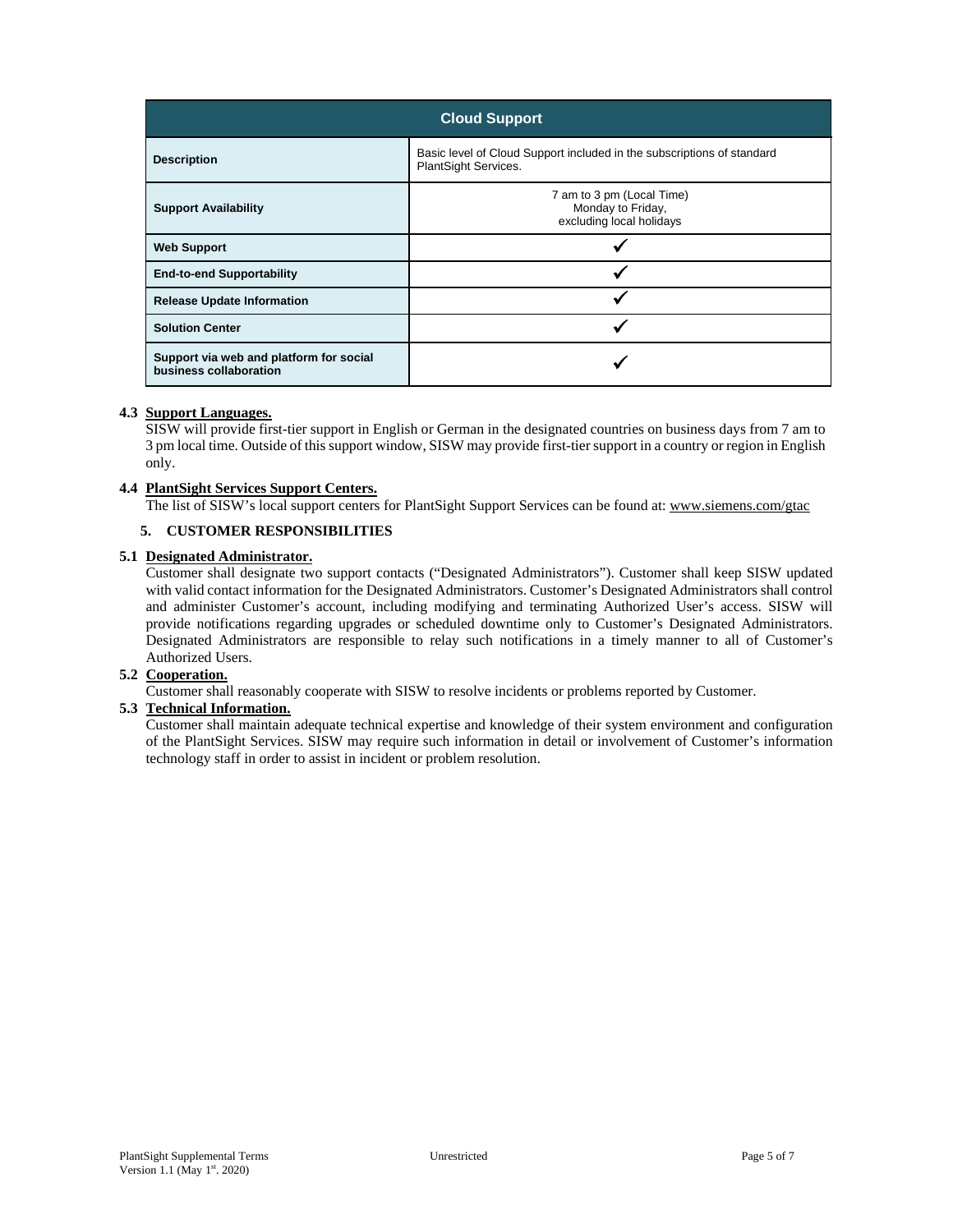# **Appendix 2 – XHQ Software Supplemental Terms for usage within PlantSight Digital Twin Enterprise**

These XHQ Supplemental Terms ("XHQ Terms") amend the Cloud Service Agreement ("Agreement") Cloud Supplemental Terms for PlantSight ("PlantSight Terms") agreed between Customer and SISW solely with regard to XHQ Software made available by SISW as Software as part of PlantSight Services.

#### **1. DEFINITIONS.**

Capitalized terms used herein have the meaning as defined in the Agreement or PlantSight Terms. The following additional definitions apply to these XHQ Terms:

- a) "Indirect Usage" means usage through or by a computer system, including all instances of indirect access to the XHQ Software which can, for example, occur via computer system interconnections and/or interfacing between the XHQ Software and other Customer systems or redistributing data from the XHQ Software via an intermediary system. The use of the Multi-Site Tiered Connector available with XHQ does not count as Indirect Usage for the purposes of this definition.
- b) "Production Server" is the main server accessed directly or indirectly by end-users during their daily activities and runs the end-user facing XHQ solution content. The usage of the Production Server is limited to the number of Concurrent Users corresponding to the number of Authorized Users of the PlantSight Services.
- c) "Development Server" is a server used only for solution development and solution testing. The Development Server may be accessed only by up to 10 (ten) concurrent Authorized Users, but otherwise has the same XHQ license options enabled as the Production Server.

# **2. LICENSE GRANT AND CONDITONS.**

In addition to the license grant and conditions set forth in the PlantSight Terms, the following XHQ specific conditions apply:

XHQ Software, if made available in connection with PlantSight Services, consists of the XHQ Base System, XHQ Edge and XHQ Interop System. XHQ Base System can be installed on one Production Server and one Development Server. XHQ Edge can be installed on any number of remote machine(s) to connect to one single XHQ Base System. XHQ Interop System can be used with one single XHQ Base System.

# **3. USER LICENSE TYPES.**

The following user license types and restrictions apply with respect to the XHQ Software products if mentioned in Order.

- **3.1** "Concurrent Users" means the number of Authorized Users that are permitted to access and use the XHQ Software concurrently as defined in the Order.
- **3.2** "Named User" means a predefined Authorized User that is entitled to access and use the XHQ Software. Customer shall have the right to change individual Named Users not more than once per calendar month.

#### **4. OTHER LICENSING Topics.**

- **4.1** Indirect Usage. Any end-user that accesses the XHQ Software via Indirect Usage shall be counted against any user limitations defined in the Order.
- 4.2 **Development Server.** A Development Server may neither be used as an additional Production Server nor to temporarily replace a Production Server that is momentarily inoperable. The sole purpose of a Development Server is to allow solution development or solution testing without impacting the Production Server. XHQ solution content updates from the Development Server are typically transferred to the Production Server in regular intervals by a solution administrator. This is necessary to make the XHQ content updates accessible to the Authorized Users.
- 4.3 **Database Software.** XHQ Software includes embedded database software ("Database Software"). Usage of the Database Software is exclusively restricted to its use with the XHQ Software and only via published APIs or documented interfaces.
- 4.4 **Locally Installed XHQ Software.** Customer may need to download, install, and locally configure one or more XHQ Software modules from the SISW Support Portal e.g. XHQ Edge or the XHQ Development Client. XHQ Edge